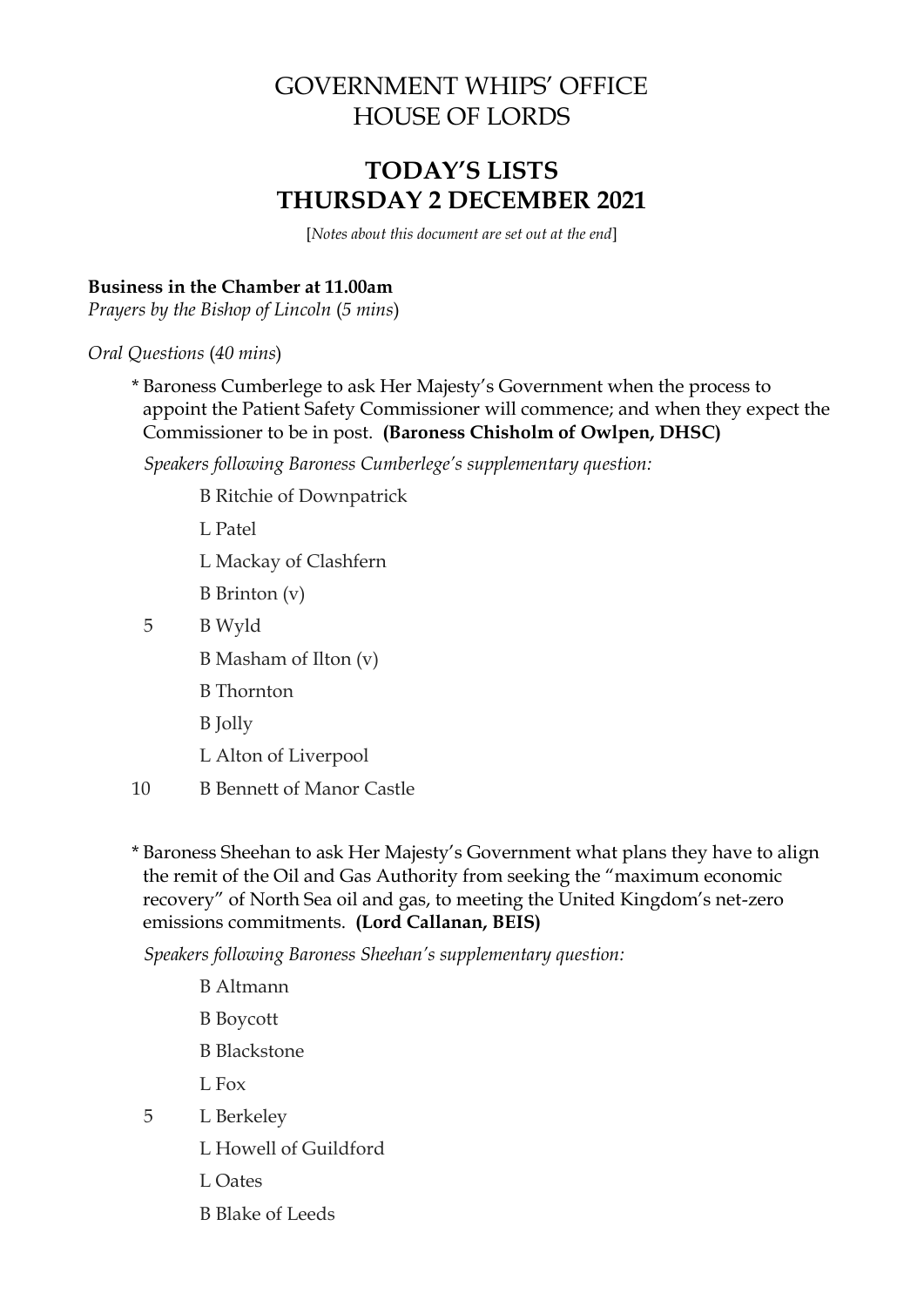L Empey

### 10 B Walmsley

\* Lord Dubs to ask Her Majesty's Government what steps they are taking to provide guidance to homeowners and landlords to ensure that homes are improved to the highest possible environmental standards. **(Lord Callanan, BEIS)**

*Speakers following Lord Dubs' supplementary question:*

Bp St Albans B McIntosh of Pickering B Ritchie of Downpatrick B Thornhill 5 B Blake of Leeds L Jones of Cheltenham (v)

B Jones of Moulsecoomb

\* The Lord Bishop of St Albans to ask Her Majesty's Government what steps they are taking to support COVID-19 vaccination programmes in developing countries following the emergence of the Omicron variant. **(Lord Sharpe of Epsom, FCDO)**

*Speakers following the Lord Bishop of St Albans' supplementary question:*

- L Collins of Highbury
- L Purvis of Tweed
- B Anelay of St Johns
- B Watkins of Tavistock
- 5 L Oates
	- B Foster of Oxton
	- L Rogan

#### *Private Notice Question*

**Baroness Mcintosh of Pickering to ask HMG what assessment they have made of the ongoing power outages across the North of England. (Lord Callanan, BEIS)**

#### *Main Business*

**Lord Bragg to move that this House takes note of the BBC's value to the United Kingdom and a wider global audience and the case for Her Majesty's Government giving it greater support.** *(Time limited to 3 hours)*

*Speakers*:

L Bragg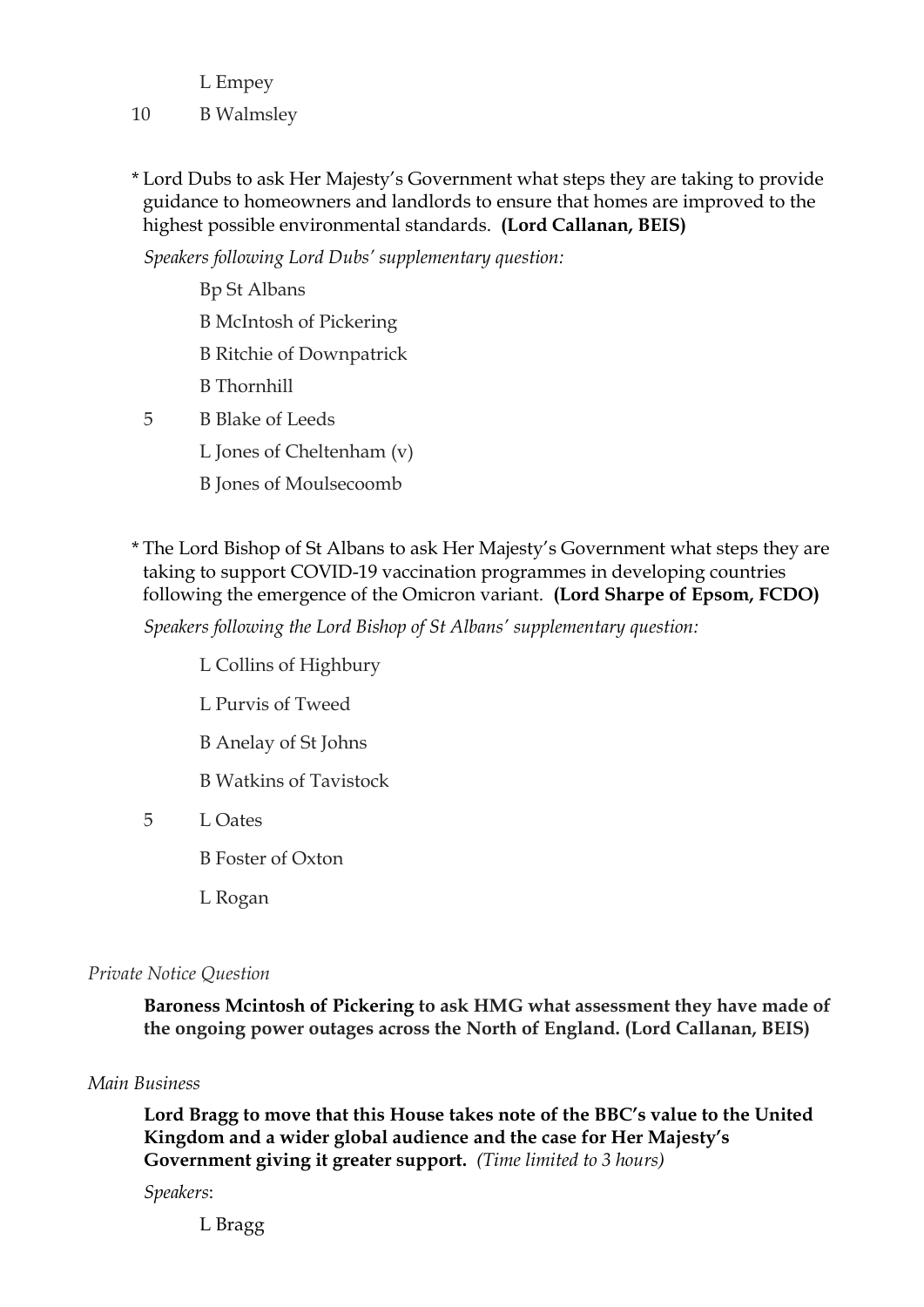- L Hannan of Kingsclere
- B Jay of Paddington
- L McNally
- 5 L Bilimoria
	- Bp Liverpool (maiden)
	- L Lilley
	- L Young of Norwood Green
	- L Storey
- 10 L Vaizey of Didcot
	- L Griffiths of Burry Port
	- L Foster of Bath
	- V Colville of Culross
	- B Fox of Buckley
- 15 V Stansgate
	- L Liddle
	- L Addington
	- L Hannay of Chiswick
	- L Inglewood

# 20 L Triesman

- L Londesborough
- B Bennett of Manor Castle
- L Maxton

B Bonham-Carter of Yarnbury

# 25 B Merron

- L Parkinson of Whitley Bay
- L Bragg

*Except for Lord Bragg (15 mins), Baroness Bonham-Carter of Yarnbury and Baroness Merron (10 mins) and Lord Parkinson of Whitley Bay (20 mins), all speeches are limited to 5 mins*

*Questions on an Oral Statement made in the House of Commons on 1 December (40 minutes)*

# **Adult Social Care (Lord Kamall, DHSC)**

*Topical Question for Short Debate*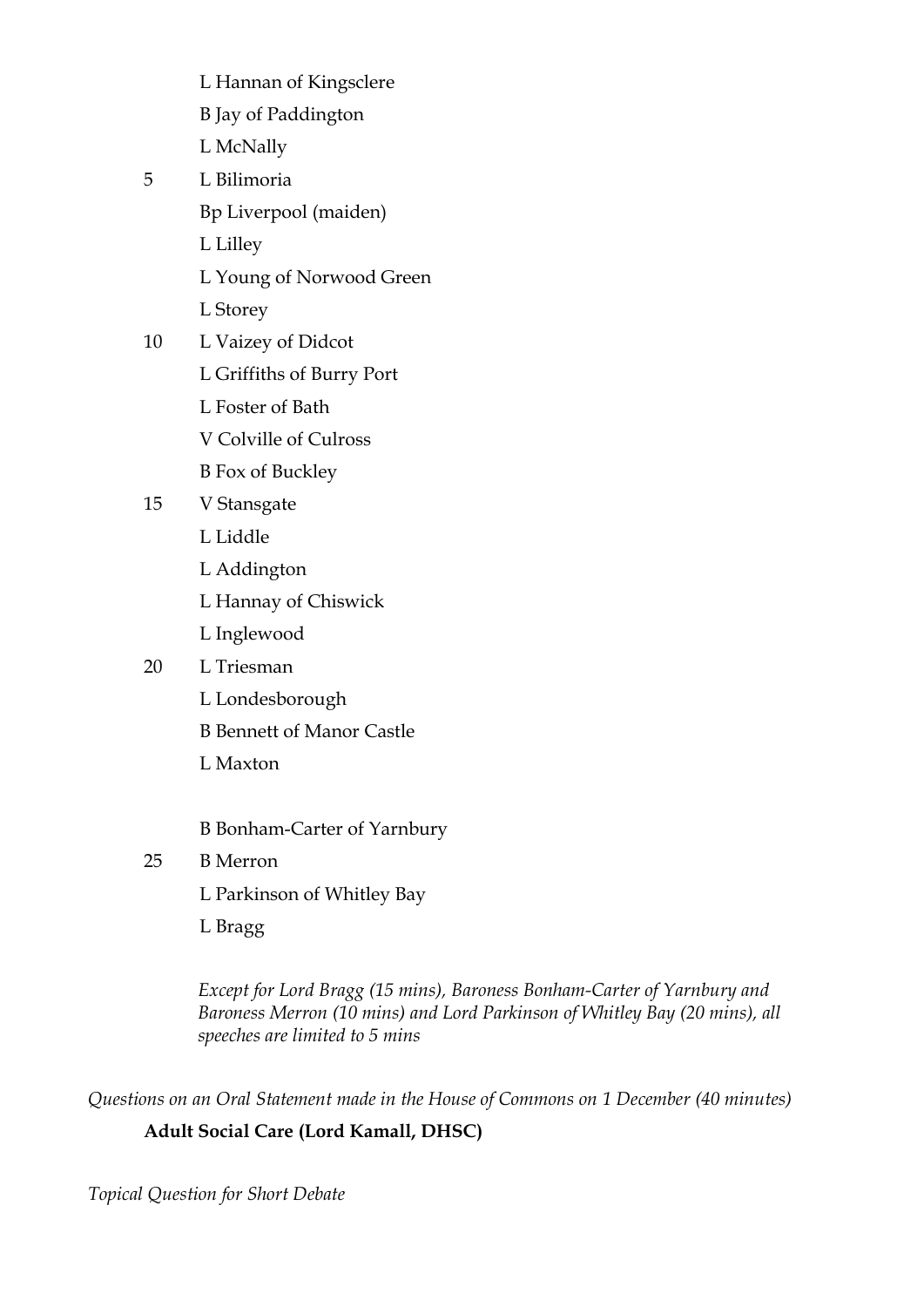**Lord Roberts of Llandudno to ask Her Majesty's Government what assessment they have made of (1) poverty, and (2) hunger in Afghanistan; and what progress they have made with the Afghan citizens resettlement scheme.** *(Time limited to 60 minutes)*

*Speakers*:

- L Roberts of Llandudno
- B Hodgson of Abinger
- B Smith of Newnham
- 5 L Dannatt
	- L Moynihan
	- L Campbell of Pittenweem
	- B D'Souza
	- B Northover
- 10 L Bruce of Bennachie
	- L Loomba
	- B Bennett of Manor Castle
	- L Purvis of Tweed
	- L Collins of Highbury
- 15 L Ahmad of Wimbledon

*Except for Lord Roberts of Llandudno (10 mins) and Lord Ahmad of Wimbledon (12 mins), all speeches are limited to 3 mins*

#### **Lord Collins of Highbury to move that this House takes note of the detention of Nazanin Zaghari-Ratcliffe and the case for further action by Her Majesty's Government to secure her release.** *(Time limited to 2 hours)*

*Speakers*:

- L Collins of Highbury
- L Dubs

Bp Chelmsford (maiden)

- L Wood of Anfield
- 5 L Campbell-Savours (v)
	- B Ramsay of Cartvale
	- B Chakrabarti
	- B Northover
	- L Monks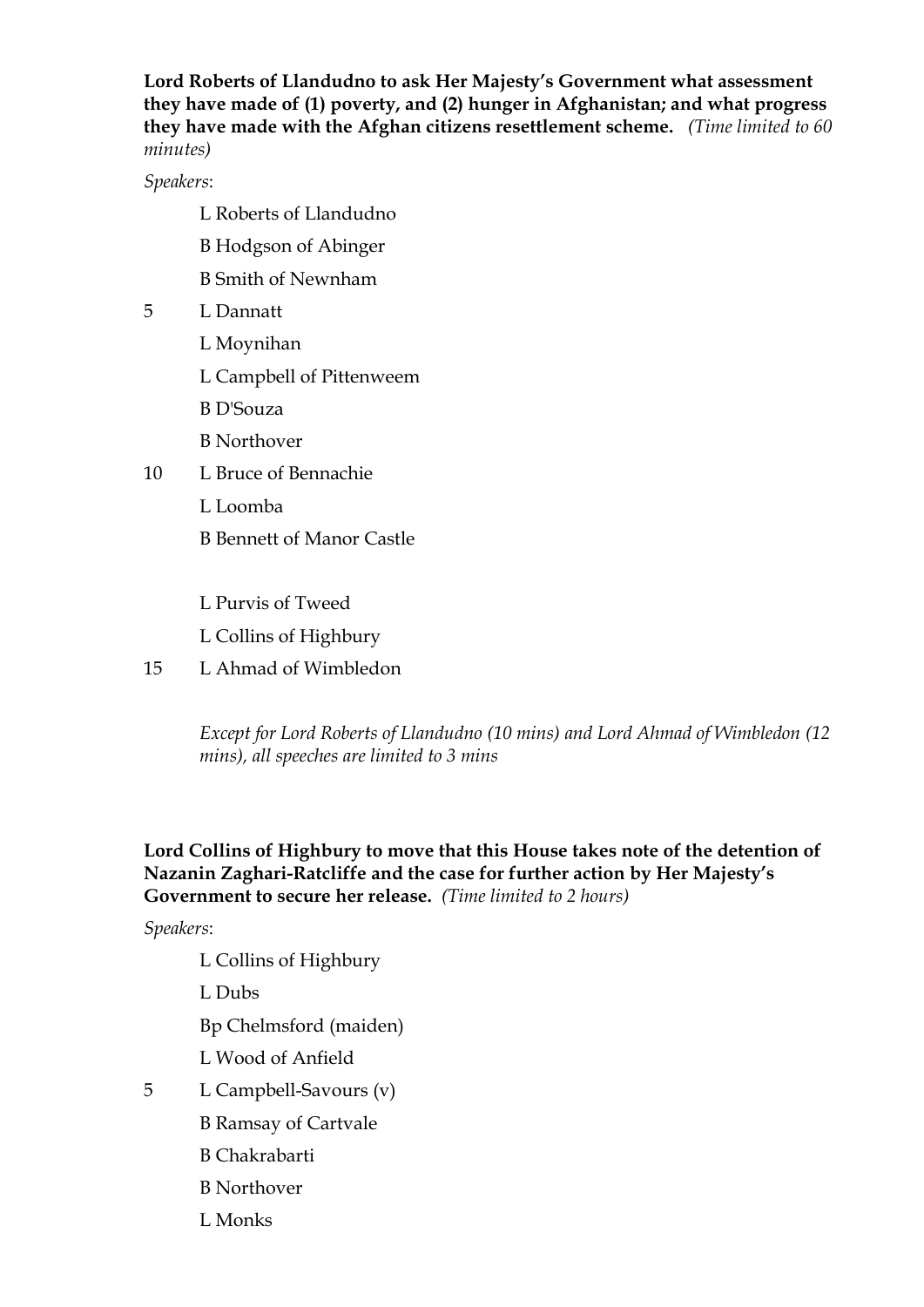10 L Austin of Dudley

V Stansgate

B Donaghy

L Purvis of Tweed

L Ahmad of Wimbledon

15 L Collins of Highbury

*Except for Lord Collins of Highbury (15 mins), Lord Purvis of Tweet (10 mins) and Lord Ahmad of Wimbledon (20 mins), all speeches are limited to 6 mins*

*Questions on an Oral Statement made in the House of Commons (40 minutes)*

## **Storm Arwen (Lord Callanan, BEIS)**

#### *Estimated rising time*

The House is expected to rise at approximately 7.35pm.

## **Business in Grand Committee in the Moses Room at 1.00pm**

**Lord Mackay of Clashfern to ask Her Majesty's Government whether the liability costs to the National Health Service in England that relate to negligence can be reduced; and, if so, how.** *(Time limited to 60 minutes)*

*Speakers*:

L Mackay of Clashfern

L Kirkhope of Harrogate

L Lansley

B Brinton (v)

5 B Wheeler

L Kamall

*Except for Lord Mackay of Clashfern (10 mins) and Lord Kamall (12 mins), all speeches are limited to 9 mins*

#### *At 2.00pm*

**Lord Sharkey to ask Her Majesty's Government what steps they are taking to protect vulnerable people from financial fraud.** *(Time limited to 60 minutes)*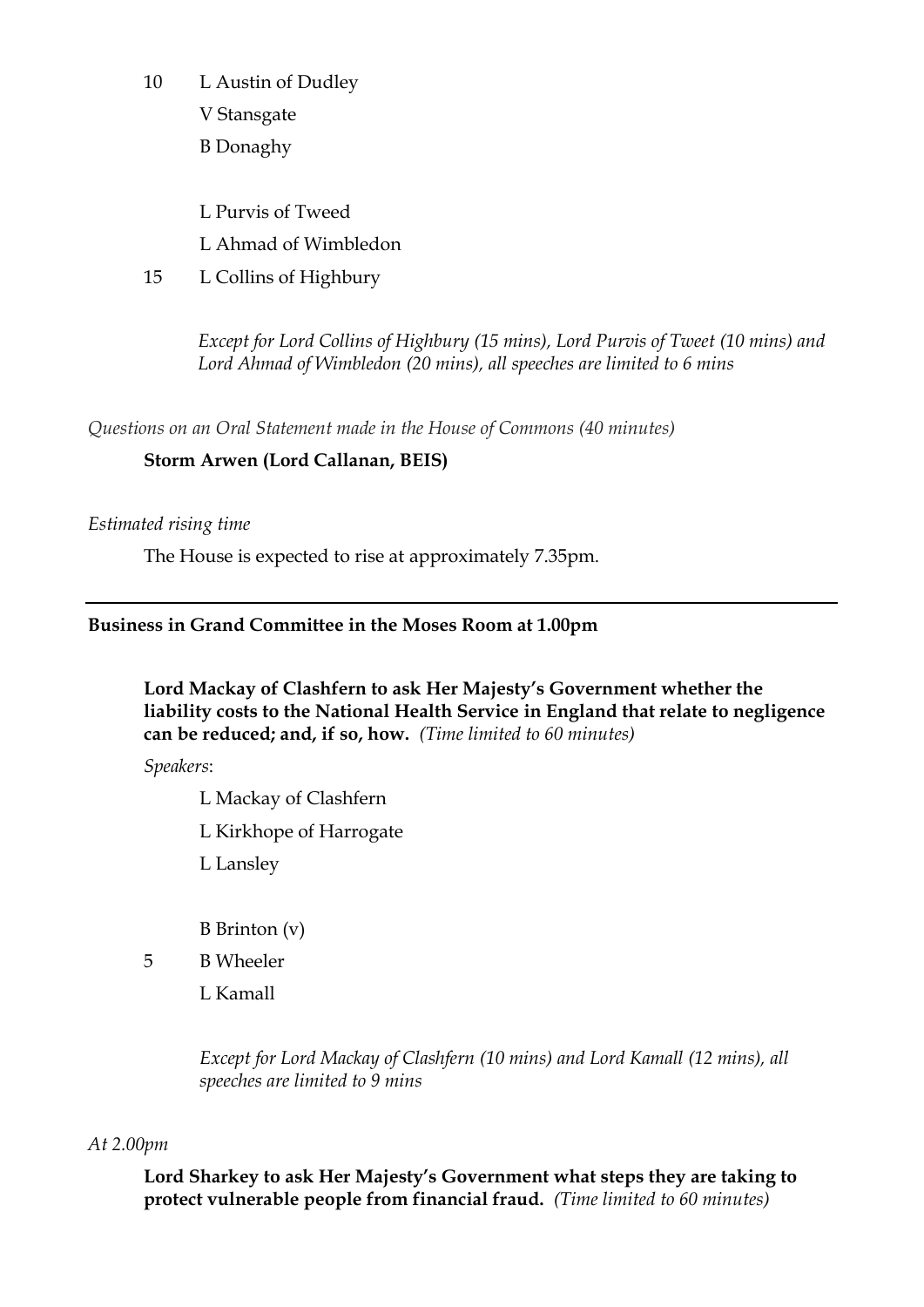*Speakers*:

- L Sharkey
- L Davies of Brixton
- L Vaux of Harrowden

B Kramer

5 L Rosser

B Williams of Trafford

*Except for Lord Sharkey (10 mins) and Baroness Williams of Trafford (12 mins), all speeches are limited to 7 mins*

#### *At 3.00pm*

**Lord Berkeley to ask Her Majesty's Government what plans they have to address the concerns in the report by the National Infrastructure Commission, The Second National Infrastructure Assessment: Baseline Report, published in November.** *(Time limited to 60 minutes)*

*Speakers*:

- L Berkeley B Neville-Rolfe B Randerson L Liddle
- 5 B Bakewell of Hardington Mandeville
	- L Tunnicliffe

V Younger of Leckie

*Except for Lord Berkeley (10 mins) and Viscount Younger of Leckie (12 mins), all speeches are limited to 7 mins*

#### *At 4.00pm*

**Viscount Astor to ask Her Majesty's Government what plans they have to amend the Copyright, Designs and Patents Act 1988 to include sporting events.** *(Time limited to 60 minutes)*

*Speakers*:

- V Astor
- L Lipsey
- L Moynihan